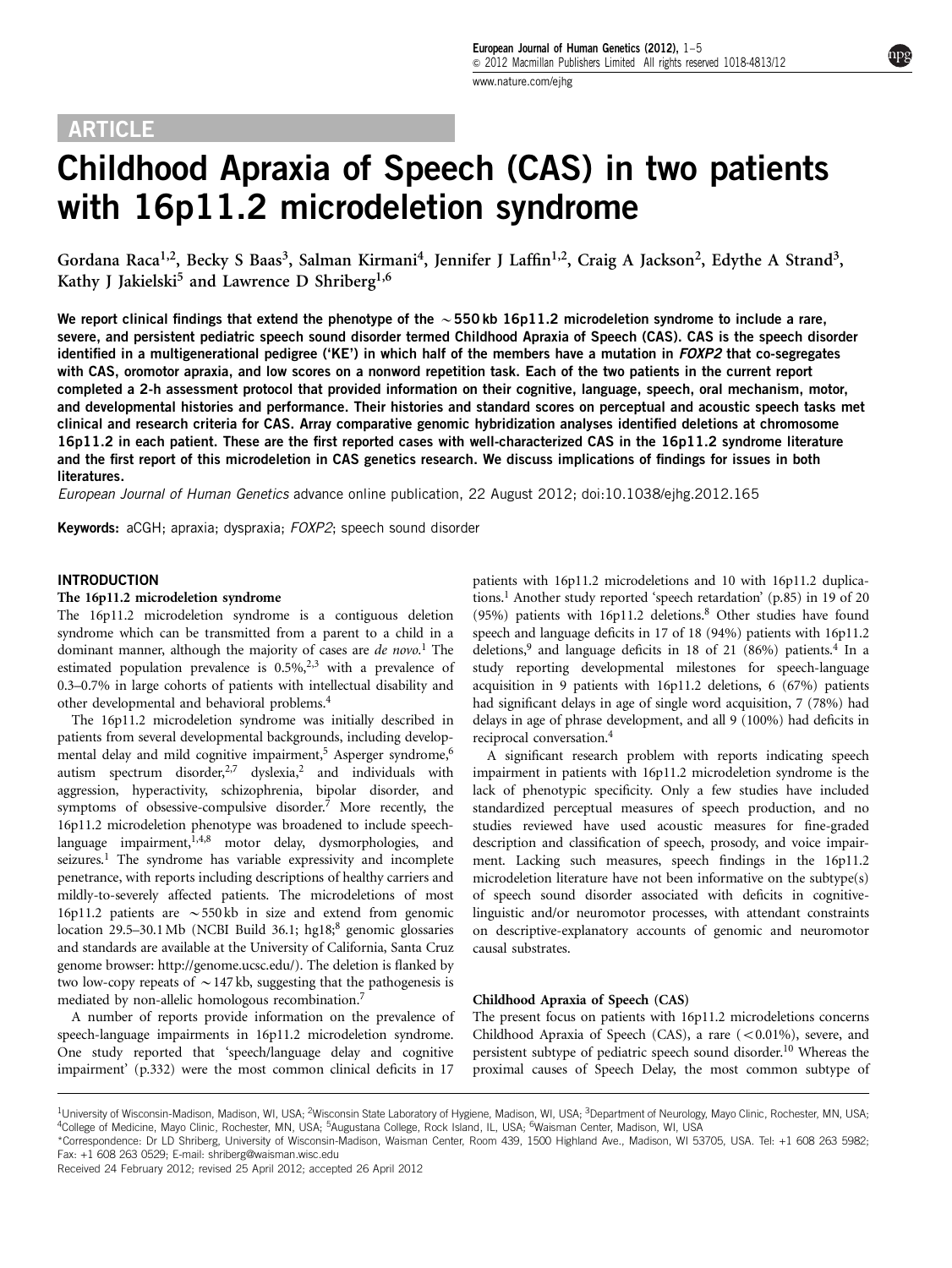<span id="page-1-0"></span>speech sound disorders, $11$  is a deficit in forming linguistic representations of sounds, syllables, and words, the proximal cause of  $CAS<sup>12</sup>$  $CAS<sup>12</sup>$  $CAS<sup>12</sup>$  is in transcoding linguistic representations into the articulatory gestures that produce speech.<sup>13</sup> The neural substrates of both Speech Delay and CAS include deficits in cortical processes, with CAS also associated with deficits in cerebellar and basal ganglia regions and pathways.[10](#page-3-0)

The genomic origins of CAS have begun to be studied in the past 2 decades. The most significant finding, to date, has been the identification of a mutation in the forkhead-box P2 (FOXP2) gene as the source of CAS in approximately half of the widely cited, multigenerational 'KE' pedigree.<sup>14,15</sup> Detection of additional affected individuals with translocations affecting the FOXP2 locus and point mutations in the coding sequence of the gene have confirmed its role in speech<sup>16–19</sup> and language<sup>[20](#page-4-0)</sup> impairment. Mice that carry heterozygous mutations equivalent to those in affected members of the KE family have deficits in learning rapid motor sequences, as well as impaired synaptic plasticity in corticostriatal and cerebellar circuits[.21,22](#page-4-0)

A primary constraint in CAS-genetics and other CAS research—the need for a diagnostically conclusive assessment method—has recently been addressed.[23](#page-4-0) The goal of the present study was to use contemporary methods in speech and genetics, to add to the literature the first report of co-occurring 16p11.2 microdeletion syndrome and CAS in two patients.

#### CLINICAL REPORT

Patients 1 and 2 (P1 and P2, respectively; ages and sex not specified for anonymity) were recruited and consented for a study of pediatric motor speech disorders approved by institutional review boards at the data collection and data analyses institutions. The patients were assessed by the same examiner using the Madison Speech Assessment Protocol (MSAP), a 2-h protocol developed for research in speech sound disorders across the lifespan, including CAS.<sup>23</sup> The MSAP includes 15 measures that provide a range of speaking conditions for age-sex standardized scores that profile a speaker's speech processing and speech production competence, precision, and stability. Competence variables index severity of involvement, precision variables index phonetic accuracy, and stability variables index variability within a sample (ie, coefficient of variation). The assessment protocol also includes measures of intellectual function, receptive and expressive language, oral mechanism structure and function, oral nonverbal motor function, and parental information on a patient's developmental, educational, and behavioral histories. Digital recordings of responses to the MSAP speech tasks were processed using computer-aided methods for perceptual and acoustic analyses.

Table 1 provides examples from Patient 1 of the unique deficits in the precision and stability of speech due to deficits in planning/ programming the articulatory gestures subserving speech. The rightmost column in Table 1 includes the characteristic deletion, substitution, and distortion errors in speakers with CAS, coded in narrow phonetic transcription for computer analyses together with wave form displays of the acoustic signal. Readers unfamiliar with CAS can find additional information in a technically accessible tutorial on the types of motor speech disorders in idiopathic and complex neurodevelopmental contexts, including CAS.[24](#page-4-0)

Table 2 is a summary of the assessment findings for P1 and P2 that follow, including information in six domains associated with the CAS phenotype.

#### Table 1 Some examples of Patient 1's transcoding (planning/ programming) errors on a challenging multisyllabic word repetition task

| <b>Stimulus</b> |             | Trial              | Repetition                  |                                                              |  |
|-----------------|-------------|--------------------|-----------------------------|--------------------------------------------------------------|--|
| Orthographic    | Phonetic    |                    | Orthographic                | Phonetic                                                     |  |
| caterpillar     | kætəpilə    | 1<br>2             | calapider<br>calpiller      | kæləpitə<br>kælpılə                                          |  |
| sympathize      | simpəθαīz   | 1                  | simpasize                   | $s$ Imp $\theta$ + $s$ diz                                   |  |
| especially      | Ilelaspe    | 2<br>1             | simplafise<br>espeshuhly    | simplefai.z<br>ilelase                                       |  |
|                 |             | 2                  | ekspeshly                   | ək͡spɛ∫_lɪ                                                   |  |
| peculiar        | pək jul jər | 1                  | buhtilperler                | p"tThal_a                                                    |  |
|                 |             | $\mathcal{P}$      | puhtigyuhler                | pət_rgjala                                                   |  |
| municipal       | mjunisəpl   | 1<br>$\mathcal{P}$ | muhnisyuhble<br>muhnisyuble | m_∧nɪsjəbl<br>$m_{\perp}$ ۸n. $\mathrm{i}$ s $\mathrm{j}$ ub |  |

Each of the five stimulus words spoken by an adult male was presented on an audio recording that included two tokens each of 25 randomized multisyllabic words.

#### Table 2 Phenotype information for two patients assessed with the Madison Speech Assessment Protocol (MSAP)

| Domain                              | Sub-domain                                                   | Patient 1           | Patient 2           |
|-------------------------------------|--------------------------------------------------------------|---------------------|---------------------|
| Intellectual function <sup>25</sup> | Nonverbal                                                    | $(+)$               | $(+)$<br>$^{+}$     |
|                                     | Verbal<br>Composite                                          |                     | $^{+}$              |
| $L$ anguage $^{26}$                 |                                                              | $(+)$               | $(+)$               |
|                                     | Listening comprehension<br>Oral expression<br>Oral composite |                     | $^{+}$<br>$^{+}$    |
| Speech                              | Processing <sup>13</sup><br>Production <sup>44</sup>         | $(+)$<br>$+$<br>$+$ | $(+)$<br>$+$<br>$+$ |
| Oral Mechanism <sup>23</sup>        | Structure<br>Function                                        |                     |                     |
| Motor                               | Gross<br>Oral-nonverbal <sup>23</sup>                        | $(+)$               | $(+)$<br>$^{+}$     |
| Development                         | Medical                                                      |                     |                     |
|                                     | Psychosocial                                                 | $(+)$               |                     |

Plus ' $+$ ' indicates impairment on the test administered; '( $+$ )' indicates history of impairment by parent report, and a blank cell indicates test performance or reported history within typical limits.

#### Intellectual function

Intellectual function was tested at assessment using the Kaufman Brief Intelligence Test, Second Edition[.25](#page-4-0) P1's parental report indicated that intellectual function tested lower than typical at earlier developmental periods. On assessment, however, P1's standard nonverbal score (108) based on completion of matrices, and standard verbal performance score (96) based on verbal knowledge and answers to riddles yielded a composite IQ of 103, within typical limits. P2's nonverbal standard score (79) and verbal performance score (90) yielded a composite IQ of 82, below typical limits.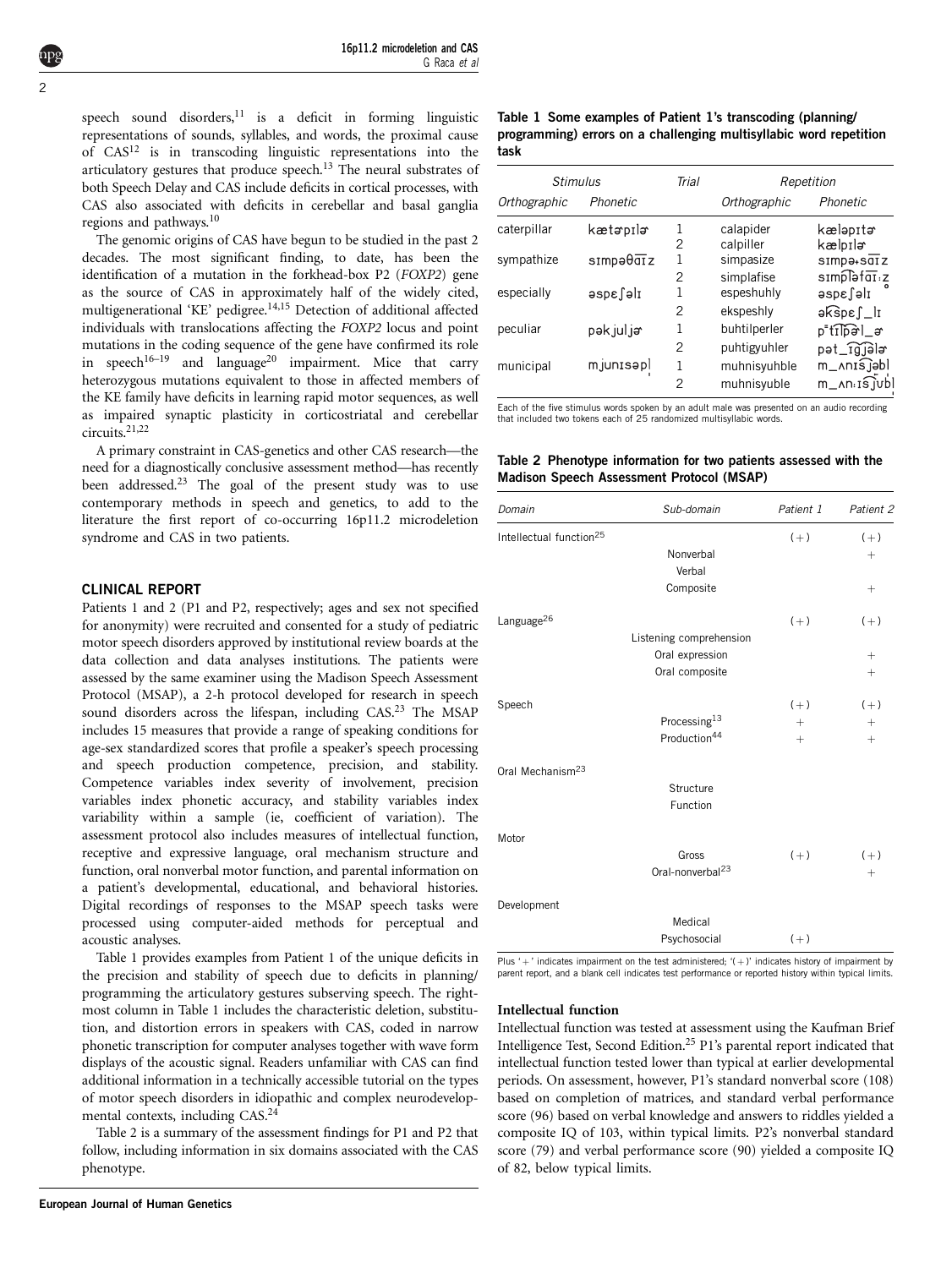### Language

In addition to receiving speech services since preschool, both children have received special school services at various ages for expressive language impairment, reading impairment, and spelling and writing difficulties. Language assessment was completed using The Oral and Written Language Scales.[26](#page-4-0) P1's standard scores were 100 and 92 for the Listening Comprehension and Oral Expression scales, respectively, with a score of 95 on the Oral Composite scale within typical limits. P2's standard scores of 96, 71, and 82 on the three scales, respectively, yielded a language expression composite below typical limits.

# Speech

Speech processing was assessed using the Syllable Repetition Task (SRT), a nonword repetition task developed specifically to assess speakers with speech errors.<sup>[13](#page-4-0)</sup> In addition to an overall competence score on the ability to repeat nonsense words (one of the endophenotypes co-segregating with the FOXP2 mutation in the KE family), the SRT provides standard scores on auditory-perceptual encoding, memory, and transcoding processes. Both P1 and P2 had standard scores below typical limits on three of the four SRT measures (encoding scores were within typical limits). They also had standard scores below typical limits on the Percentage of Consonants Correct-Revised (PCCR), a measure of speech competence obtained from conversational speech.[23](#page-4-0) Thus, both patients' histories and their profiles of persisting speech impairment meet contemporary research criteria for CAS.<sup>13</sup>

#### Oral mechanism

Neither of the patients had histories of sucking, drooling, or swallowing problems. Oral structures and functions were assessed using an unpublished task developed by the sixth author to classify and quantify the presence of structural and functional deficits in patients referred to the Mayo Clinic Neurology Department. For both patients, there were no obvious dysmorphologies, and structural findings were negative for anomalies of the lips, mandible, dental occlusion, tongue, frenum, and hard palate. Both patients were normal in measures of tactile sensation, proprioception, muscle tone, velar elevation, phonatory function, and phonatory quality.

#### Motor

No gross motor tests were administered, but at various ages, both patients had received physical therapy and occupational therapy services in the schools. Findings on a task assessing nonverbal oral apraxia were negative for P1. P2 had mild groping and other errors consistent with nonverbal oral apraxia.

# Developmental

Each of the patient's medical histories included illnesses and events (eg, concussions, seizures) that could plausibly be risk factors for the neurologic substrates of motor speech disorder, but there are no strong associations in the literature.<sup>10</sup> There were no obesity  $concerns<sup>27</sup>$  with either patient. P1 was on antidepressant medication and has reportedly experienced social difficulties. P2 was on medication for Attention-deficit/hyperactivity disorder and behavioral issues.

# Summary

It is useful to summarize case history and assessment findings for the two patients with CAS in relation to phenotype reports, to date, for children with chromosome 16p11.2 microdeletion syndrome. Similar to prior findings in this syndrome, one or both patients had histories

and/or test findings indicating intellectual disability, persistent expressive language impairment, persistent reading and other verbal trait disorders, gross motor concerns, and psychosocial issues. Unlike findings reported for at least some individuals with 16p11.2 microdeletion, neither patient is obese, is on the autism spectrum, has an obvious dysmorphology, has a history of hypotonia, or has signs of schizophrenia, bipolar disorder, or obsessive-compulsive disorder.

# **METHODS**

# Patient 1

A saliva sample for P1 was collected using the Oragene DNA OG-500 kit (DNA Genotek Inc., Kanata, Ontario, Canada) and standard collection procedures. Genomic DNA purified using the PureGene DNA extraction kit reagents (Qiagen, Valencia, CA, USA) was used for array comparative genomic hybridization testing (aCGH). aCGH was performed with custom designed high-density oligonucleotide-based arrays (Roche NimbleGen Systems Inc., Madison, WI, USA) that can detect small genomic imbalances (deletions and duplications) at the resolution of individual genes ( $\sim$ 30 kb). The custom arrays contain 385 000 isothermal, 45–85-mer oligonucleotide probes that are synthesized directly on a silica surface using light-directed photochemistry (<http://www.nimblegen.com>). They provide increased coverage for the regions previously associated with CAS (FOXP2) and other candidate loci from prior studies combined with a median interprobe distance of  $\sim$  6 kb for the rest of the genome. DNA labeling, hybridization, post-hybridization washes and array scanning were performed according to the manufacturer's recommendations (Roche NimbleGen Systems Inc.). Data were extracted using NimbleGen's NimbleScan software and viewed with NimbleGen's SignalMap data browser software.

# Patient 2

A blood sample for P2 was collected using standard sampling procedures. aCGH was performed using a 180-K custom oligonucleotide microarray (Agilent Technologies, Santa Clara, CA, USA) representing a uniform design developed through an academic laboratory consortium[.28](#page-4-0)

# RESULTS

aCGH testing for P1 identified a 562-kb deletion of chromosome 16p11.2, with breakpoints at 29 537 669–30 099 8220 (NCBI Build 36.1; hg18). Additional findings include a small (310 kb) duplication at 13q13.3 (genomic coordinates 36 204 182–36 514 838, NCBI Build 36.1; hg18), affecting the genes RFXAP, SMAD9, ALG5, EXOSC8 and FAM48, and a small  $({\sim}120 \text{ kb})$  deletion at 14q23.2 (genomic coordinates 62 065 906–62 185 755, NCBI Build 36.1; hg18) which did not contain any known genes. The genes in the 13q13.3 region have not been associated with neurodevelopmental disorders. RFXAP has been associated with the bare lymphocyte syndrome type II,<sup>[29](#page-4-0)</sup> SMAD9 has been associated with pulmonary artery hypertension;<sup>[30](#page-4-0)</sup> ALG5, EXOSC8 and FAM48 have not been associated with any human hereditary diseases. Although the clinical significance of the additional copy number variants (CNVs) in P1 is uncertain, owing to their small size and the absence of genes implicated in neurological functions, we assume it parsimonious to ascribe the CAS phenotype to neurodevelopmental consequences of the 16p11.2 microdeletion (see Letter to the Editor<sup>[31](#page-4-0)</sup>). Parental samples were unfortunately not available to determine whether either of the parents carries the 16p11.2 deletion detected in P1; however, previous studies indicate that the majority of the reported cases of the 16p11.2 microdeletion syndrome are de novo. [32](#page-4-0)

aCGH testing for P2 identified an interstitial deletion of 8 oligonucleotide probes at 16p11.2, spanning  $\sim$  517 kb. Metaphase fluorescent in-situ hybridization (FISH) studies using a probe within the deleted interval (RP11-114A14) confirmed the deletion: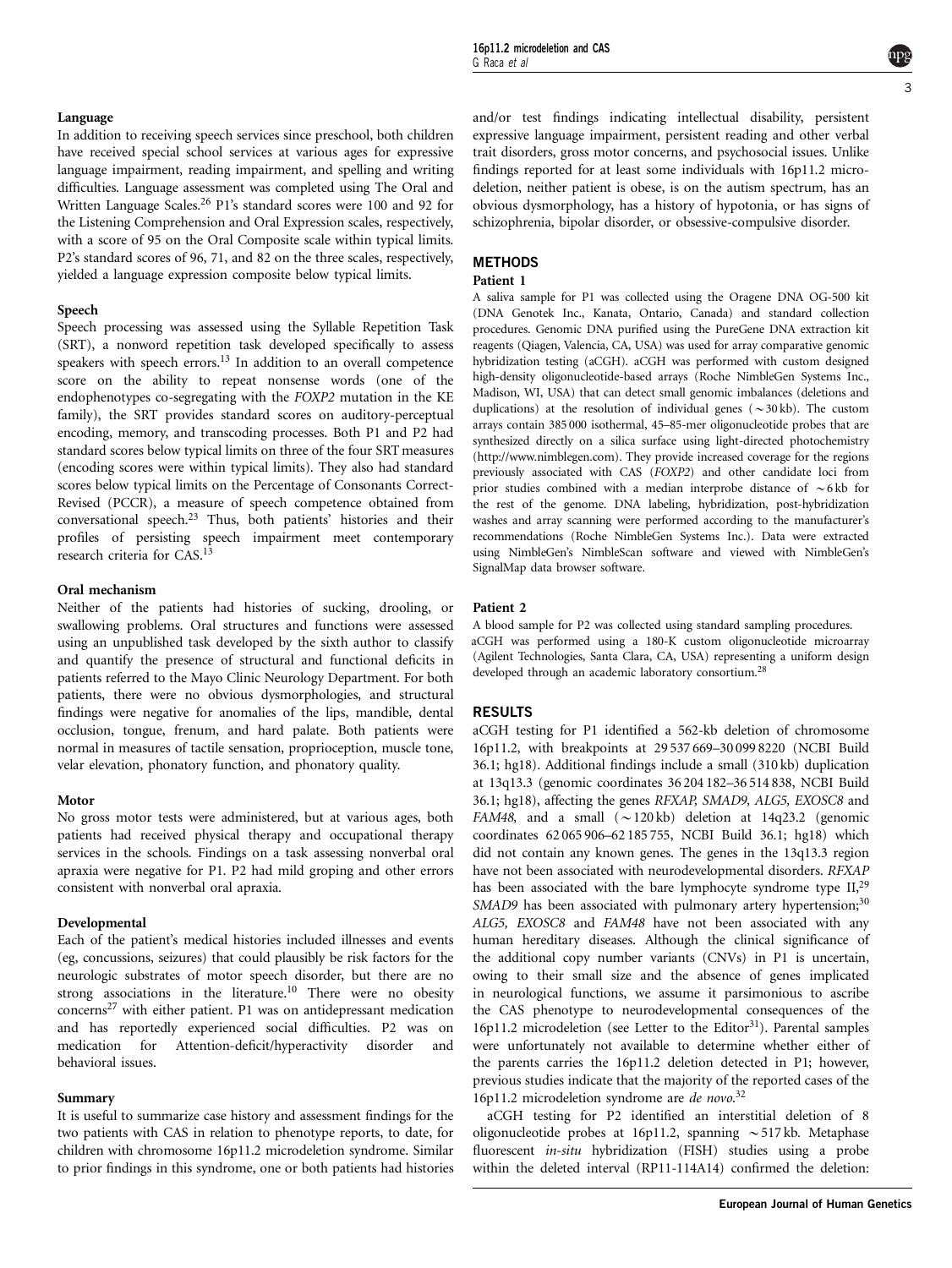<span id="page-3-0"></span>arr 16p11.2 (29 581 455–30 098 069)  $\times$  1 dn [hg18]. Parental FISH studies indicated that this deletion was not inherited from either parent. As above, because this microdeletion is classified as 'pathogenic' in the International Standards for Cytogenomic Arrays (ISCA) database (<https://www.iscaconsortium.org/>), with an estimated penetrance of 0.96 in a recent large-scale comparative study reporting statistically significant association with a wide array of complex neurodevelopmental disorders,  $33$  this *de novo* deletion likely is causal to this patient's abnormal phenotype.

On possible differences associated with the sizes of P1 and P2 deletions, the literature indicates that 16p11.2 microdeletion is mediated by non-allelic homologous recombination between flanking 147 kb low-copy repeat sequences with 99.5% sequence identity. The unique sequence that is deleted is between the flanking repeats, and is identical between patients. There could be slight difference in the breakpoint location within the repeats, but that is considered clinically irrelevant. In addition, difference in array design (exact localization of individual probes on each array) may have led to slightly different determination of the breakpoints. Relative to the question of possible additive phenotypic effects associated with genomic findings for P1, Table 2 findings and additional speech analyses did not indicate more severe involvement for P1 than P2.

#### **DISCUSSION**

We hypothesized that as has been found for a number of complex neurodevelopmental disorders (eg, autism), 6,34 intellectual disability, $35,36$  and schizophrenia, $37$  rare CNVs in genomic DNA may be associated with increased risk for CAS. Consistent with this hypothesis, array comparative genomic hybridization analyses identified 16p11.2 deletions in two patients with CAS in the same approximate region as reported for other patients with this syndrome. Methods to identify CAS included a standardized assessment protocol and well-developed, computer-aided perceptual and acoustic methods for diagnostic classification. To our knowledge, there are no other published CNV studies of CAS using comparable contemporary methods.

Although speech and language delays have been described as one of the predominant features of 16p11.2 microdeletion, this is the first report to document persistent CAS in this syndrome (see also Letter to the Editor in this volume<sup>31</sup>). As discussed below, extension of the phenotype of the 16p11.2 syndrome to include CAS has implications for genotype–phenotype research in other complex neurodevelopmental disorders and for best practices in clinical genetics and speech pathology.

One research implication is the need to study possible causal pathway associations among three heretofore distinct complex neurodevelopmental disorders—16p11.2 microdeletion, CAS, and epilepsy. Emerging genomic studies have begun to report that speech impairment consistent with CAS is associated with several genes and loci for epilepsy, including FOXP1,<sup>[34,38](#page-4-0)</sup> FOXG1,<sup>[39](#page-4-0)</sup> ELP4,<sup>[36](#page-4-0)</sup> and RAI1.<sup>[40](#page-4-0)</sup> CAS and epilepsy may have common neurogenetic substrates associated with 16p11.2 deletions or they may co-segregate as separate traits.<sup>38,41</sup>

Another research direction is the possibility of common causal pathways among 16p11.2 microdeletion syndrome, CAS, and autism. The 16p11.2 deletion alters dosage for 25 genes, 2 of which, SEZ6L2 and  $DOC2A$ , have been implicated in autism disorder.<sup>7</sup> A recent study tested the hypothesis that comorbid CAS in autism explains, at least in part, the unusual speech, prosody, and voice behaviors reported in children with verbal autism. $24$  Findings from a study of 46 patients with verbal autism whose genetic backgrounds were not assessed,

did not support the hypothesis, with continuing studies focusing on the potential causal role of CAS in nonverbal autism. Clearly, such studies should include speech, prosody, and voice profiling of children with 16p11.2 microdeletions disrupting SEZ6L2 and DOC2A and possibly other deleted genes in the 16p11.2 deletion syndrome.

Last, we speculate that 16p11.2 deletions may have a considerably higher attributable risk for CAS than mutations in FOXP2. In a study of 49 probands with suspected CAS obtained from many sites, a FOXP2 mutation was identified in only one proband (ie,  $\sim$  2% of the sample) and two of his nuclear family members.<sup>16</sup> The parent study of the present patients with well-characterized CAS is pursuing this question. Literature reviews suggest that CAS rates are notably higher in syndromic neurodevelopmental disorders than in idiopathic contexts.[42](#page-4-0) In one recent study of 33 youth with classic galactosemia and a history of speech disorders, CAS was documented in 8 (24.2%) of patients. $43$  Such findings suggest that patients with CAS should be considered for aCGH testing to look for 16p11.2 deletions or other genomic CNVs associated with increased risk for speech and language impairments. Similarly, referrals for speech assessment for undiagnosed CAS may be appropriate for children with 16p11.2 deletions and significant speech sound disorder. As illustrated in [Table 1,](#page-1-0) signature perceptual signs of CAS (ie, signs that differentiate it from Speech Delay and do not require acoustic analyses) in preschool, primary school, and adolescent children are imprecise and unstable speech sound errors, linguistically inappropriate pauses, and slow rate of speech.

#### CONFLICT OF INTEREST

The authors declare no conflict of interest.

#### ACKNOWLEDGEMENTS

This work was supported by a grant from the National Institute on Deafness and Other Communicative Disorders (DC000496) to Lawrence D. Shriberg and a Core Grant from the National Institute of Health and Development (HD03352) to the Waisman Center. We thank the patients and their families and the following laboratory colleagues for their contributions to this report: Sheryl Hall, Heather Karlsson, Heather Lohmeier, Jane McSweeny, Christine Tilkens, and David Wilson.

- 1 Shinawi M, Liu P, Kang SH et al: Recurrent reciprocal 16p11.2 rearrangements associated with global developmental delay, behavioural problems, dysmorphism, epilepsy, and abnormal head size. J Med Genet 2010; 47: 332–34.
- 2 Weiss LA, Shen Y, Korn JM et al: Association between microdeletion and microduplication at 16p11.2 and autism. N Engl J Med 2008; 358: 667-675.
- 3 Shiow LR, Paris K, Akana MC, Cyster JG, Sorensen RU, Puck JM: Severe combined immunodeficiency (SCID) and attention deficit hyperactivity disorder (ADHD) associated with a Coronin-1 A mutation and a chromosome 16p11.2 deletion. Clin Immunol 2009: 131: 24–30.
- 4 Hanson E, Nasir RH, Fong A et al: Cognitive and behavioral characterization of 16p11.2 deletion syndrome. J Dev Behav Pediatr 2010; 31: 649–657.
- 5 Ghebranious N, Giampietro PF, Wesbrook FP, Rezkalla SH: A novel microdeletion at 16p11.2 harbors candidate genes for aortic valve development, seizure disorder, and mild mental retardation. Am J Med Genet A 2007: 143A: 1462-71.
- 6 Sebat J, Lakshmi B, Malhotra D et al: Strong association of de novo copy number mutations with autism. Science 2007; 316: 445–449.
- 7 Kumar RA, Kara Mohamed S, Sudi J et al: Recurrent 16p11.2 microdeletions in autism. Hum Mol Genet 2008; 17: 628–638.
- 8 Bijlsma EK, Gijsbers AC, Schuurs-Hoeijmakers JH et al: Extending the phenotype of recurrent rearrangements of 16p11.2: Deletions in mentally retarded patients without autism and in normal individuals. Eur J Med Genet 2009; 52: 77–87.
- 9 Rosenfeld JA, Coppinger J, Bejjani BA et al: Speech delays and behavioral problems are the predominant features in individuals with developmental delays and 16p11.2 microdeletions and microduplications. J Neurodev Disord 2010; 2: 26–38.
- 10 American Speech-Language-Hearing Association (ASHA): Childhood apraxia of speech [Technical report], 2007. Available from [www.asha.org/policy.](www.asha.org/policy)
- 11 Online Mendelian Inheritance in Man: OMIM (TM). Johns Hopkins University: Baltimore, MDMIM Number 608445, 2011; [http://www.ncbi.nlm.nih.gov/omim/.](http://www.ncbi.nlm.nih.gov/omim/)